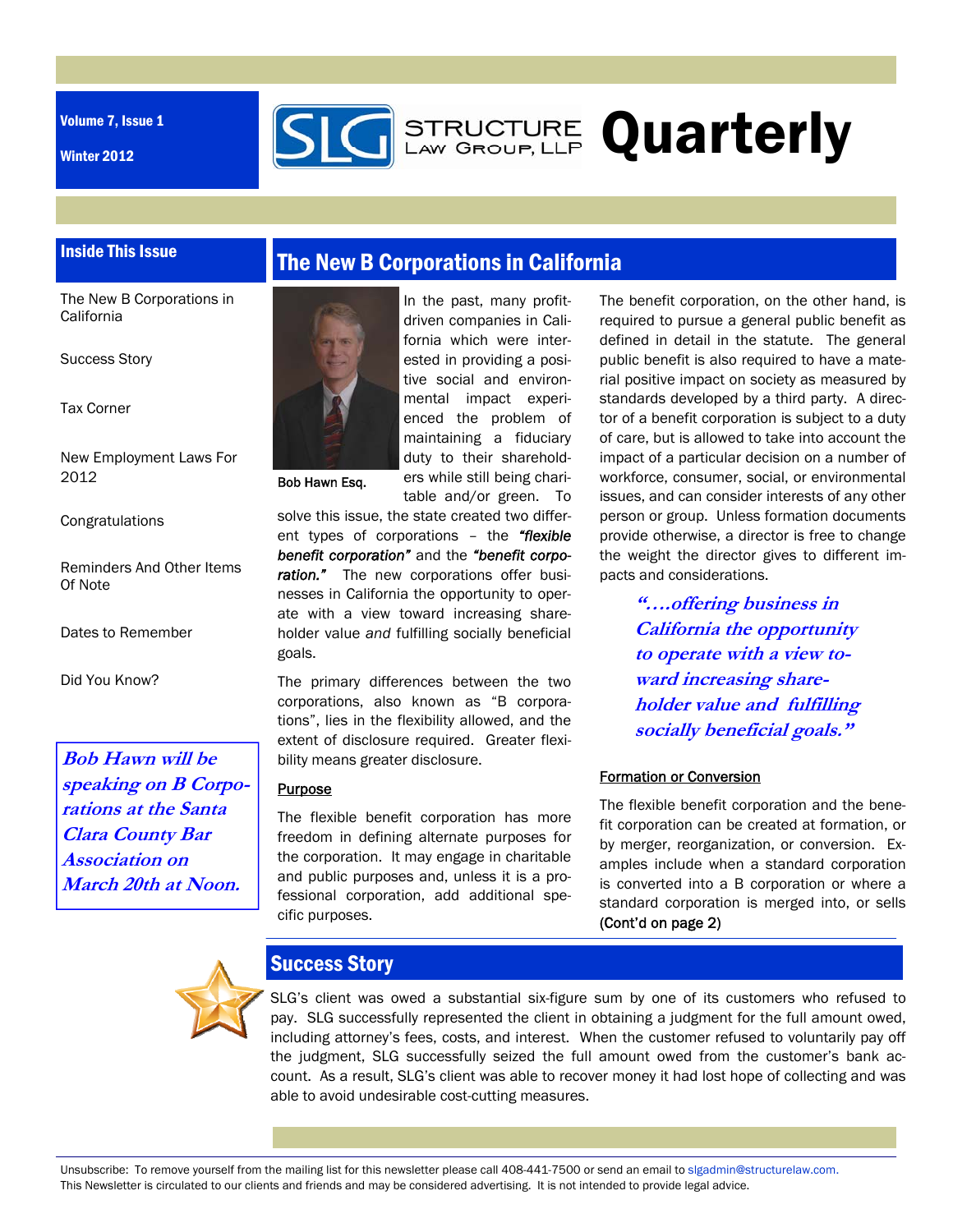## The New B Corporations in California

#### *(Cont'd from page 1)*

all or substantially all of its assets to, a B corporation. Both require a 2/3 shareholder approval for changes. A company interested in changing its legal status to a "B corporation" should consult with a corporate law attorney to determine if a B corporation is the right option.

#### Disclosures Required

*The flexible benefit corporation must meet the following disclosure requirements:* 

- Send an annual report to its shareholders within 120 days of the end of its fiscal year.
- Annual reports require a special purpose management discussion and analysis, which must include, among other things, analysis of management's effort towards achieving its special purpose.
- Current reports are also required 45 days after the corporation makes any expenditure, excluding compensation, made to further the corporation's special purposes, or withholds a similar planned expenditure.

Corporations with less than 100 shareholders are not required to prepare the above reports if 2/3 of the shareholders have provided unrevoked waivers. Subject to reasonable confidentiality requirements, the reports must be posted on the corporation's website.

*Disclosures of the benefit corporation include:* 

- Delivering an annual report to each shareholder.
- The report must describe a number of issues, including the manner in which the benefit corporation's general public benefit was pursued, and an assessment of its performance. Management's efforts must be assessed against a third party standard to determine overall corporate social and environmental performance.

Annual reports for both types of B corporation must also be posted on the corporation's website, or provided free of charge.

This discussion is just the beginning. Each of the corporations have highly technical requirements which must be followed before a B corporation can be used.

### Tax Corner

#### Partners in LLCs Found Individually Liable for Fraud Penalties

Partners of an LLC who maintained a "second set of books" when trying to evade taxes were assessed fraud penalties. The partners made the case that penalties could only be imposed against the LLC because the income belonged to the LLC. They also argued that the penalties should be waived because the LLC submitted an amnesty application and the partners should benefit from that.

However, penalties were imposed against the partners because the fraudulent acts caused an underpayment of their own tax liabilities. It was also determined that the LLC and partners were separate taxpayers, both with separate filing requirements and tax liabilities. Therefore, the partners had the opportunity to submit separate applications but did not.

*[Source: Spidell's California Taxletter, January 1, 2012]* 

#### California's New Jobs Credit for Small Business

When filing your tax returns this year, don't forget to take a look at the New Jobs Credit to see if your business qualifies. The California New Jobs Credit provides a credit of up to \$3,000 for each net *increase* in qualified full-time employees hired during the taxable year for a qualified small business. A qualified small business is one that had 20 or fewer employees on the last day of the previously taxable year.

Qualified full-time employees include:

- Those paid wages for services of not less than an average of 35 hours per week.
- Salaried employees paid compensation for full-time employment during the taxable year.
- Employees certified as qualified employees in an economic development area.
- Employees whose wages are included in calculating any other credit.

The total amount the FTB has allotted for the credit is \$400,000,000.

*[Source: Spidell's California Taxletter, January 1, 2012]*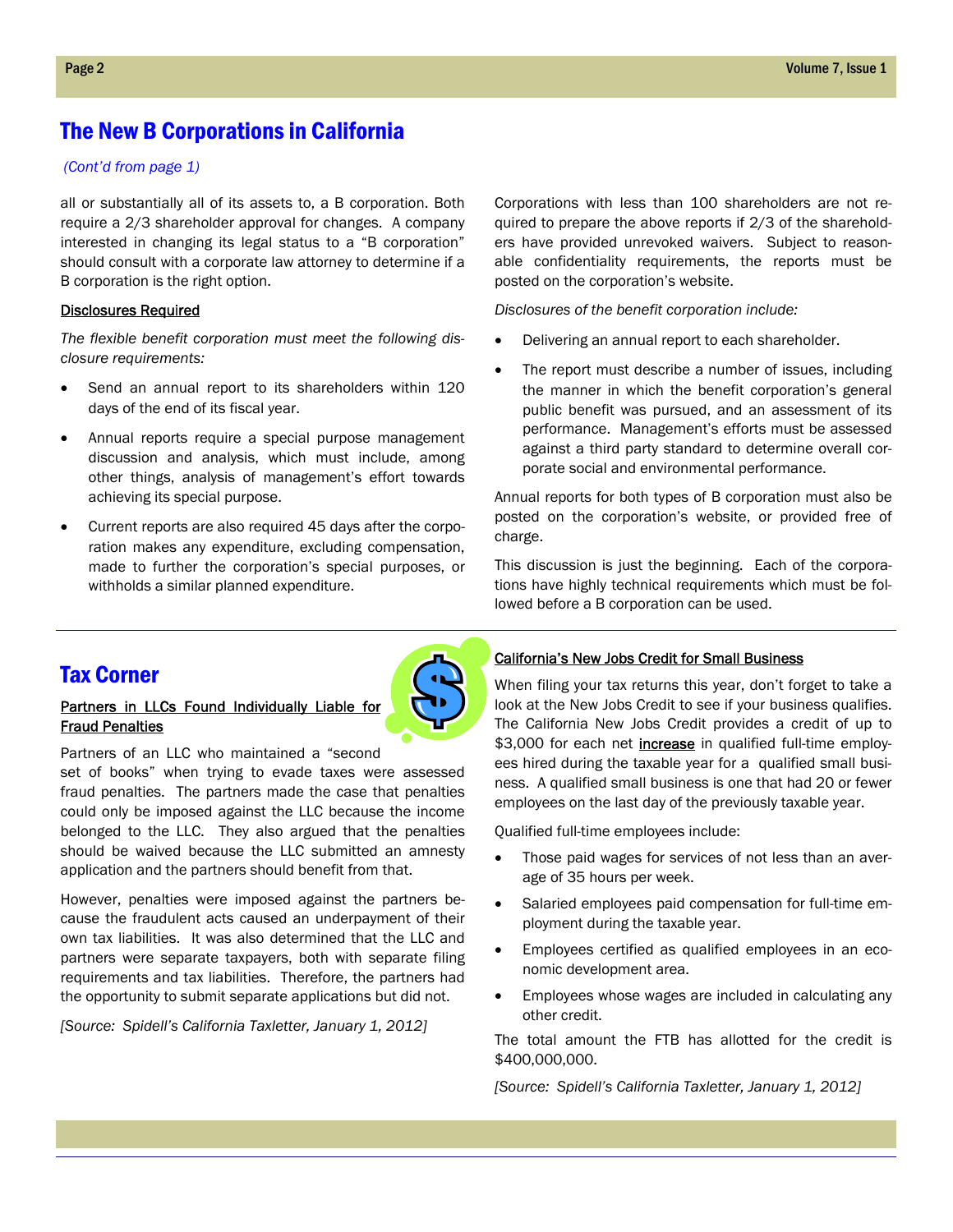### New Employment Laws for 2012



There are a host of new employment laws that went into effect in California on January 1st of this year. Below is a summary of some of the new laws:

Credit Checks - AB 22 prohibits employers and prospective employers from running credit checks on em-

ployees and potential employees. However, AB 22 does not apply to certain financial institutions or employees or applicants in managerial positions. Managerial positions are defined as "those who qualify for the executive exemption from overtime."

Written Commission Agreements - AB 1396 requires all employers who use commission pay arrangements to put those agreements into a written signed contract. The contract must include the methods by which commission is computed and paid. The law went into effect on January 1st. However, employers have the entire year to create or revise commission agreements to comply with the new law.

Notice of Pay Details—AB 469 requires employers to provide new non-exempt employees at the time of hire with a notice stating several items, including the rate of pay and overtime rate, allowances, regular pay day, the name of the employer and any fictitious business names, the physical address of the employer's main office, the telephone number of the employer and the name, address and telephone number of the employer's workers' compensation carrier.

Willful Misclassification of Independent Contractors - SB 459 implements new penalties of between \$5,000 and \$25,000 for the willful misclassification of independent contractors. Willful misclassification is defined as, "avoiding employee status for an individual by voluntarily and knowingly misclassifying that individual as an independent contractor."

Pregnancy Disability Leave - SB 299 requires all employers with five or more employees to maintain and pay for health insurance coverage as part of a group health plan for any eligible female employee who takes pregnancy disability leave, up to four months in a twelve month period.





Mark Figueiredo was recently awarded the prestigious AV Preeminent Rating from Martindale-Hubbell. AV Preeminent and BV Distinguished are certification marks of Reed Elsevier Properties Inc., used in accordance with the Martindale-Hubbell certification procedures, stan-

dards and policies. Congratulations

Mark! Tamara, Bob and Mark are now all AV rated attorneys.

Many of you know Krystle Warren in our office. She recently passed her notary exam and is now a Notary Public. Krystle is the second notary in our office. Please contact our office if you need a document notarized. Congratulations Krystle!



## Reminders and Other Items of Note





#### Maximum 401(k) Contribution Increased

The maximum 401(k) contribution has increased for 2012 from \$16,500 to \$17,000. Individuals born before 1963 can put in an additional \$5,500 as a catch-up contribution.

#### Mileage Rate

The standard mileage rate for 2012 will remain at 55.5 cents per mile.

#### Proposition 8 Fight Continues

Per the federal appeals court on November 17, 2011, the supporters of Proposition 8 can argue their case without the support of state elected officials. This is the next step in the dispute to determine whether or not Proposition 8 is unconstitutional. Until the issue has been decided, California does not permit same sex marriages.